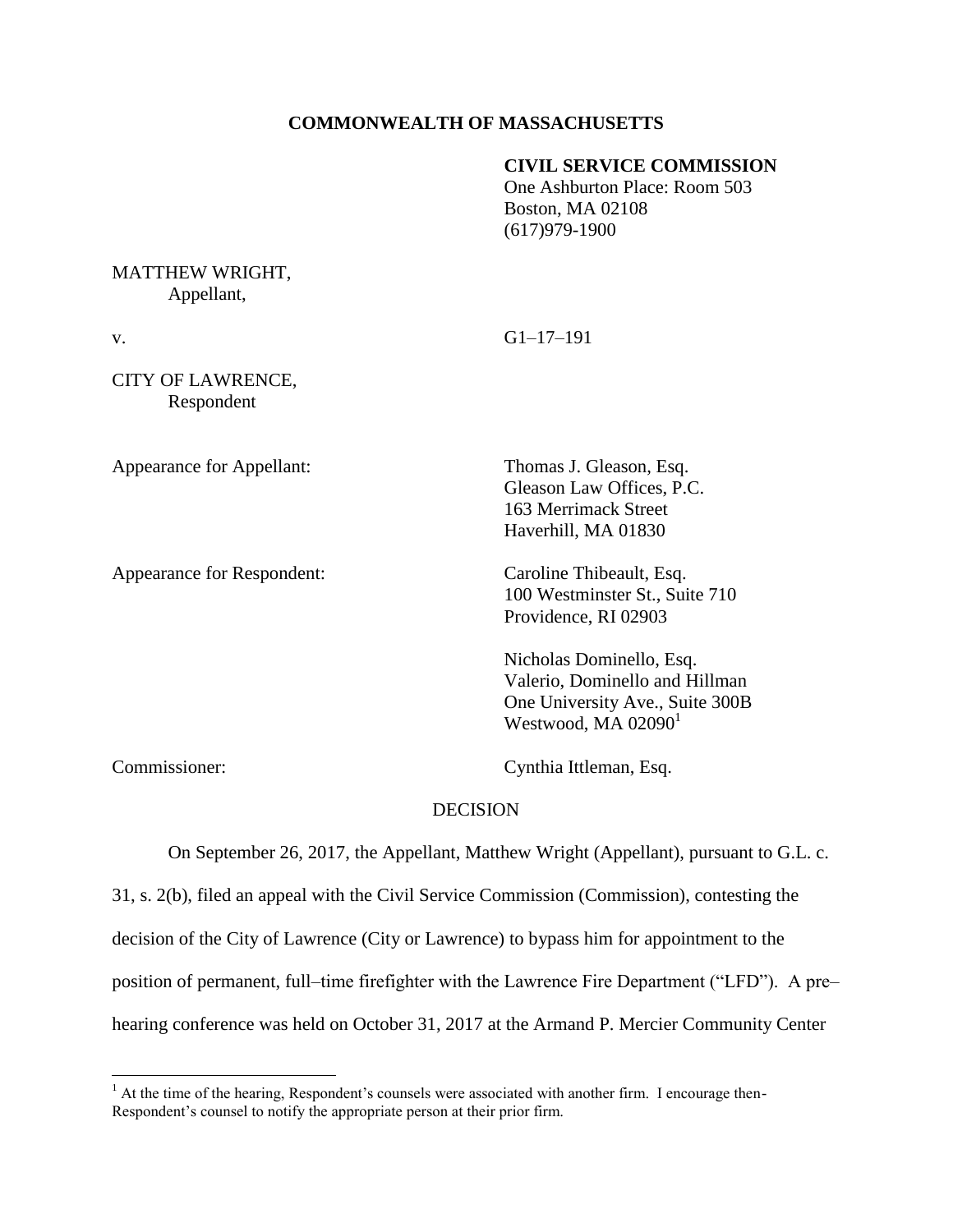in Lowell, Massachusetts and a full hearing was held on January 8, 2018 at the same location.<sup>2</sup> The hearing was digitally recorded and both parties were provided a copy of the recording of the hearing.<sup>3</sup> The parties submitted post hearing briefs. For the reasons stated herein, the appeal is allowed.

# **FINDINGS OF FACT**

Based on the fifty (50) exhibits entered into evidence<sup>4</sup>, the stipulations of the parties and the testimony of the following witnesses:

*Called by the Respondent*:

• Frank Bonet, Director of Personnel for the City of Lawrence

*Called by the Appellant*:

 $\overline{a}$ 

• Matthew Wright, Appellant

and taking administrative notice of all matters filed in the case and pertinent statutes, case law,

regulations, rules, and policies, a preponderance of the credible evidence, and reasonable

inferences from the evidence, establishes the following findings of fact:

<sup>2</sup> The Standard Adjudicatory Rules of Practice and Procedure, 801 CMR §§1.00, *et seq.*, apply to adjudications before the Commission with G.L. c. 31, or any Commission rules, taking precedence.

 $3$  If there is a judicial appeal of this decision, the plaintiff in the judicial appeal becomes obligated to supply the court with the written transcript of the hearing to the extent that he/she wishes to challenge the decision as unsupported by the substantial evidence, arbitrary and capricious, or an abuse of discretion.

 $4$  The exhibits include twelve (12) for the Respondent (R.Ex.) and twenty-three (23) for the Appellant (A.Ex.) entered at the hearing, as well as fifteen (15) documents ordered by the Commission at the hearing to be produced thereafter (PH.Ex.) The Respondent states that its Exhibit 6, the CJIS License to Carry a Firearm printout, printed November 7, 2017, is identical in substance to the report that was generated by the Lawrence Police Department during its residency investigation for the Lawrence Fire Department and that because the LPD did not keep a hard copy of the report it generated, a second copy was generated for the purpose of this appeal. Regarding Respondent's Exhibit 7, the Respondent states that the version that was introduced into evidence is identical in substance to the report that was generated by the LPD during its residency investigation but because the LPD did not keep a hard copy of the report it generated, a second copy was generated for the purpose of this appeal. Finally, the Respondent notes that while its Exhibit 12 is a copy of G.L. c. 140, s. 129B regarding firearm licenses generally, the more applicable citation is to G.L. c. 140, s. 131(l), which it references in its post-hearing brief.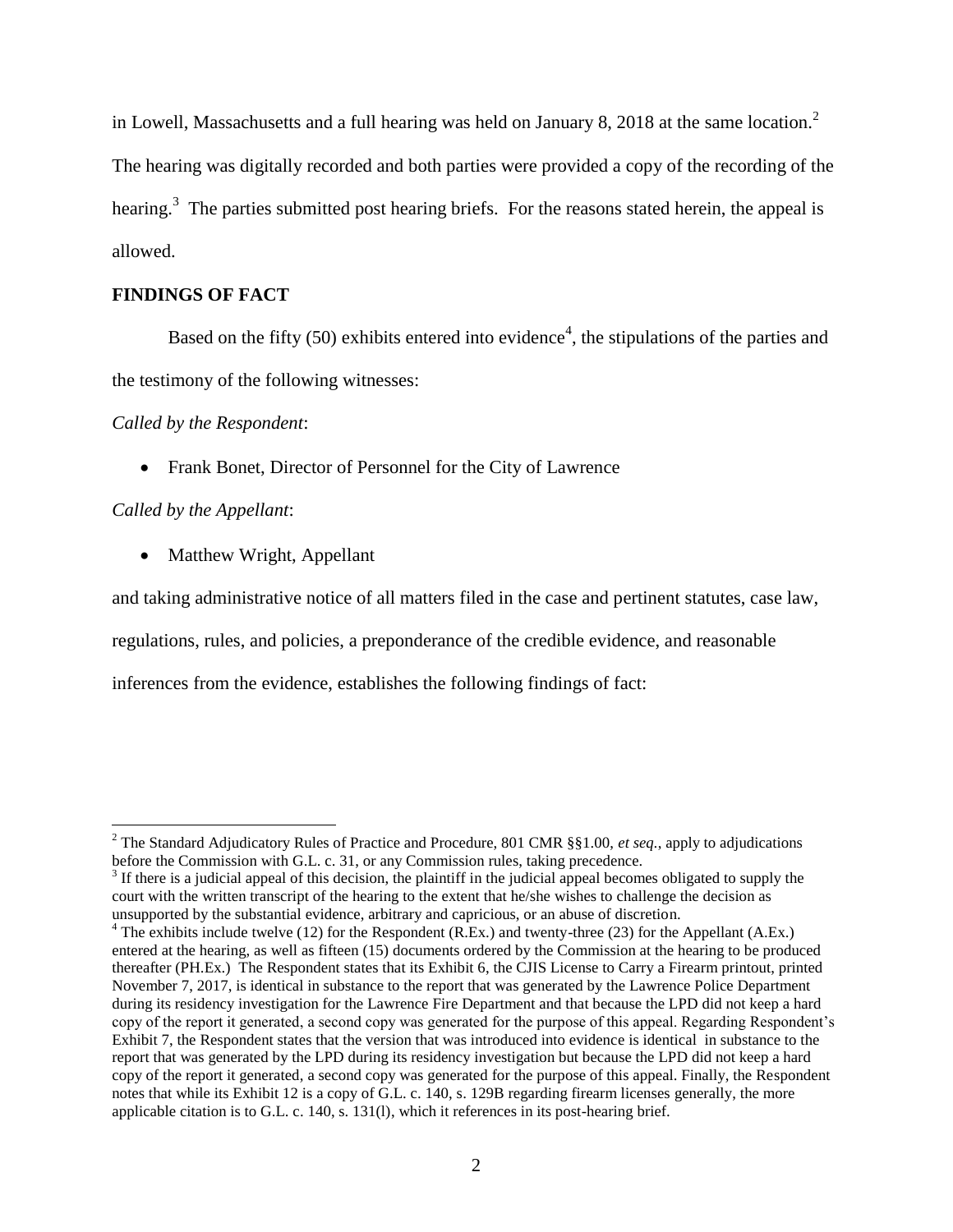#### *Background*

- 1. The Appellant is a veteran who has served overseas, has also served in the Army National Guard for six (6) years and has a Bachelor's degree in criminal justice. In addition, at the time of the hearing in this appeal, the Appellant had been working at an area hospital in security for approximately (2) years. Prior to that, the Appellant worked at the Middlesex Sheriff's office for approximately two (2) years. (Testimony of Appellant)
- 2. The Appellant took and passed the April 16, 2016 Firefighter civil service exam with a score of 92. (Stipulation)
- 3. In January 2017, the City sought to appoint three (3) permanent, full–time firefighters to the Lawrence Fire Department. (Stipulation)
- 4. HRD issued Certification # 04314, dated January 3, 2017, upon which the Appellant was listed fourth among those who signed the certification indicating that they would accept employment. (Stipulation)
- 5. The City ultimately appointed four (4) applicants, all of whom were ranked below the Appellant on Certification  $#04314.$  (Stipulation)<sup>5</sup>

### *Appellant's Application and Residency Investigation*

- 6. On or about January 8, 2017, the Appellant filled out and submitted an "Application for Employment" form to the City's Personnel Department. (R.Exs. 3 and 4; Testimony of Bonet)
- 7. The Appellant indicated that he qualified for the Lawrence residency preference. (R.Ex.
	- 2)

<sup>&</sup>lt;sup>5</sup> The City's decision to hire a fourth applicant was made after the City discovered that it had bypassed an individual on Certification # 04314 in error. After discovering the error, the Personnel Department sought and received permission from the Chief of the Fire Department and the Human Resources Division ("HRD") to extend a conditional offer of employment to that individual. (Testimony of Bonet)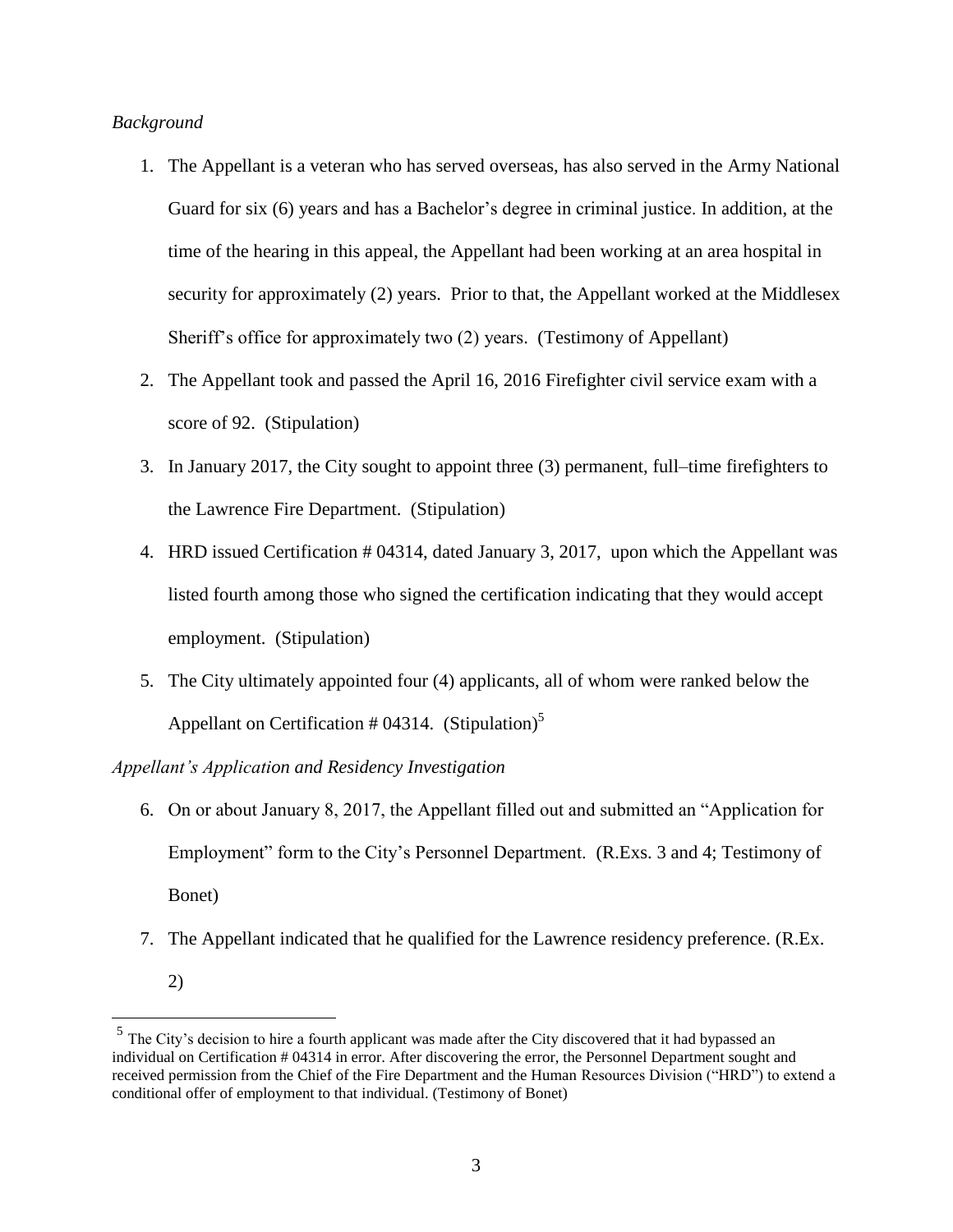- 8. Pursuant to the City's hiring procedure, the Personnel Department provided the names, stated addresses, dates of birth, and social security numbers of the applicants, including the Appellant's, to the Lawrence Police Department ("LPD") to conduct a residency investigation. (Testimony of Bonet)
- 9. The task of conducting the City's residency investigations for employment candidates for the Lawrence Fire Department (LFD) is delegated to the Lawrence Police Department (LPD) by the City Personnel Department. (Testimony of Bonet)
- 10. The residency investigation for applicants to the LFD involves the review by LPD personnel of LexisNexis Public Records reports, records from the Registry of Motor Vehicles (RMV), and licenses held by the applicants. It does not involve interviews or home visits. (Testimony of Bonet)
- 11. Pursuant to G.L. c. 31, s. 58, the relevant period for purposes of determining eligibility for residency preference is one (1) year prior to the pertinent civil service exam. Since the Appellant took the April 16, 2016 firefighter civil service exam, the residency preference period was April 16, 2015 through April 15, 2016. (Administrative Notice)
- 12. The residency preference investigation by the LPD found:
	- a. The Appellant's driver's license was issued to the Appellant in 2014 and would expire in 2019 at an address in Methuen.
	- b. The Appellant's license to carry a firearm (LTC) was issued by the Methuen Police Department to the Appellant in 2011 and expired in 2017 at an address in Methuen.
	- c. The information obtained by the LPD stated, in pertinent part, that:
		- i. the Appellant had a Methuen address in October 2015,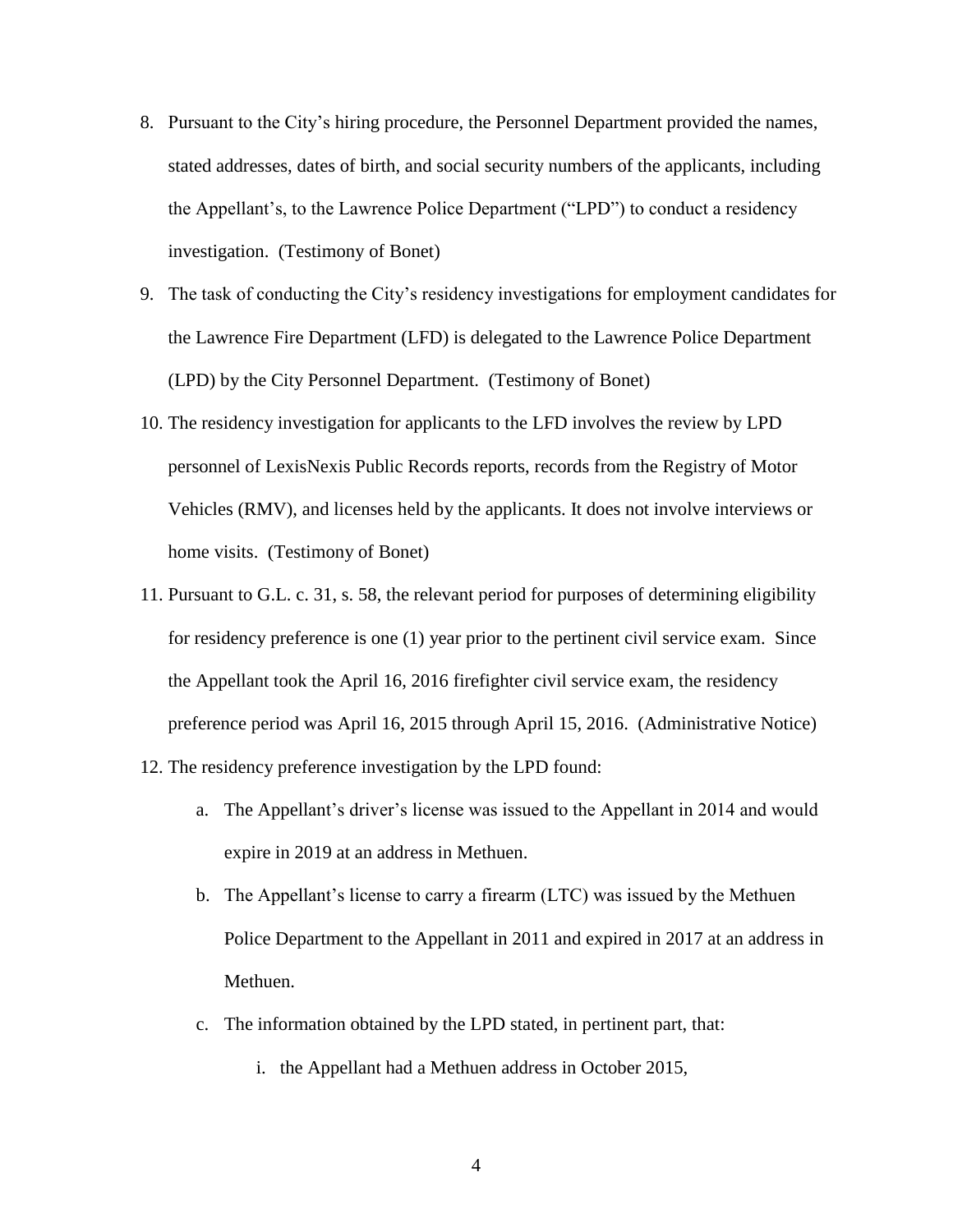- ii. the Appellant's voter registration was in Methuen, although not all of the dates of the voter registration information were provided,
- iii. the Appellant had a car registered in Methuen between 2013 and 2017. R.Ex. 7; Testimony of Bonet)
- 13. The Appellant did not notify the RMV that his address had changed to Lawrence and he did not notify the Methuen Police (regarding the LTC it had issued to the Appellant) that he had moved to Lawrence and he did not notify the LPD that he had an LTC and had moved to Lawrence. (R.Ex. 7; Testimony of Bonet and Appellant) G.L. c. 140, s. 131(l) requires that an LTC licensee notify the police in the municipality in which the LTC was issued and the police in the municipality to which the licensee that he is moving. (G.L. c. 140, s. 131(l))
- 14. There are errors in the residence information contained in the residency information obtained by the LPD. Specifically, the information erroneously stated that:

the Appellant resided on Broadway in Methuen; the Appellant lived in Methuen in 2015; the Appellant lived on Hideaway Lane in Methuen in March 2011; and the Appellant bought a Camaro in 2013. . (Testimony of Appellant)

15. Then-LFD Chief Moriarty and Captain Martin interviewed the Appellant on March 17, 2017. The LFD does not maintain a written list of the questions it asks at interviews The question categories are: education, relevant job experience, supervisory experience, technical skills, interpersonal skills, motivation, strengths, weaknesses and overall ranking. The Appellant's interview rankings were not a basis for the Appellant's bypass.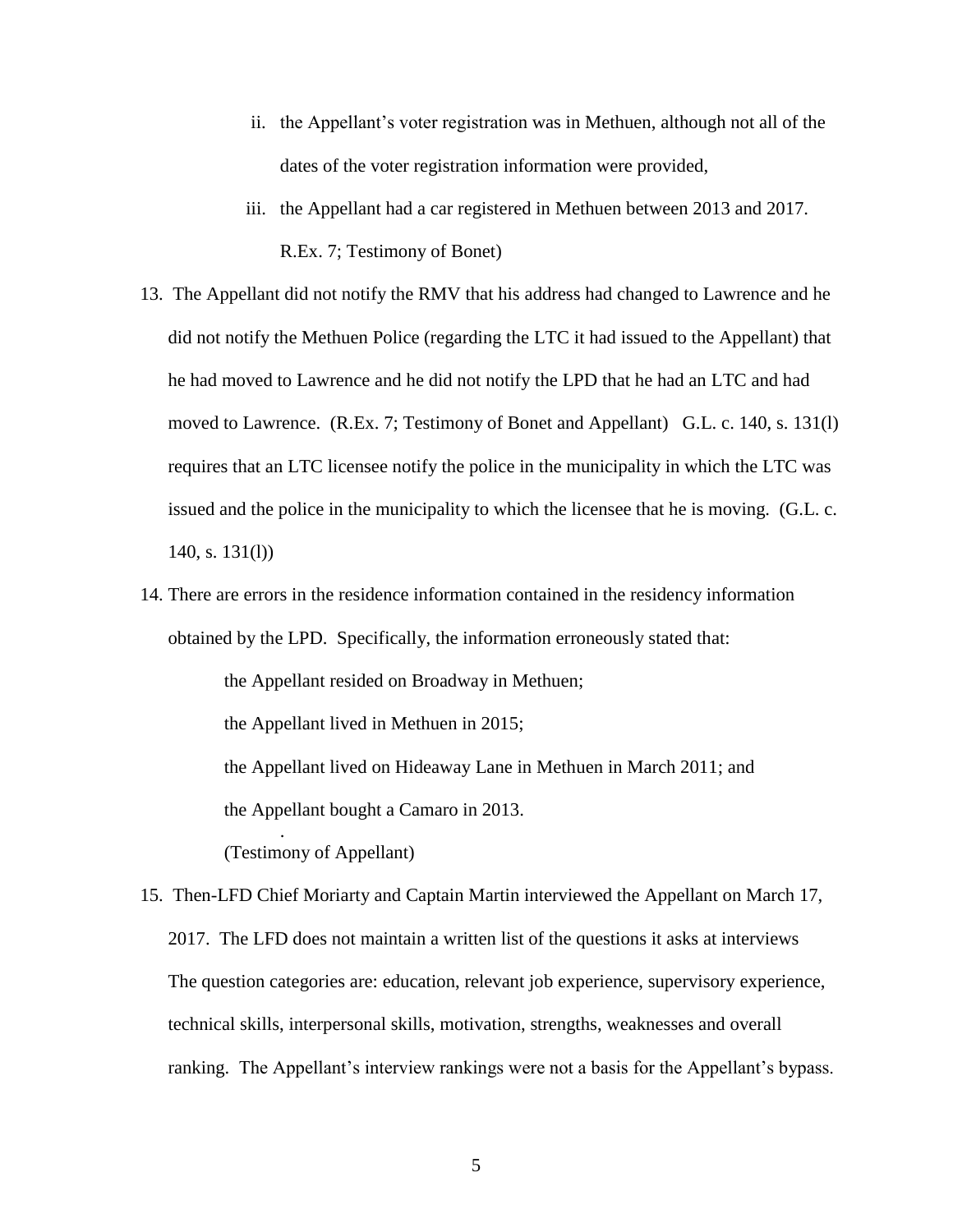(PH.Ex. 10) The interviewers did not ask the Appellant about his residence. (Testimony of Appellant; Post-Hearing Affidavit of Appellant) Since the LPD investigates residency, Chief Moriarty and Capt. Martin did not ask the candidates about the candidates' residences at the Fire Department interviews. (Testimony of Bonet)

- 16. The following documents indicate that the Appellant resided in Lawrence continuously for at least the one (1) year prior to the 2016 firefighter exam that the Appellant took and passed:
	- a. the initial and renewing leases for the one (1) apartment in Lawrence where the Appellant lived for:
		- i. June 2014 to June 2015
		- ii. June 2015 to January 2016
		- iii. February 2016 to August 2016
	- b. the apartment complex ledger of charges and payments for rent and associated expenses for the Appellant's apartment in Lawrence:
		- i. from April 2014 through January 2016
		- ii. from February 2016 through August 2016
	- c. electricity bill payments for the Appellant's Lawrence apartment from March 2015 through March 2016
	- d. the Appellant's W-2 Wage and Tax Statements for 2015 and 2016
	- e. the Appellant's car insurance policy for April 2015 to April 2016 (A.Exs. 1, 2, 3, 4, 5, 6, 7, 8, 9 and 11)
- 17. By letter dated April 12, 2017, the City informed HRD that it was bypassing the Appellant for lack of residency during the one year prior to the 2016 firefighter exam,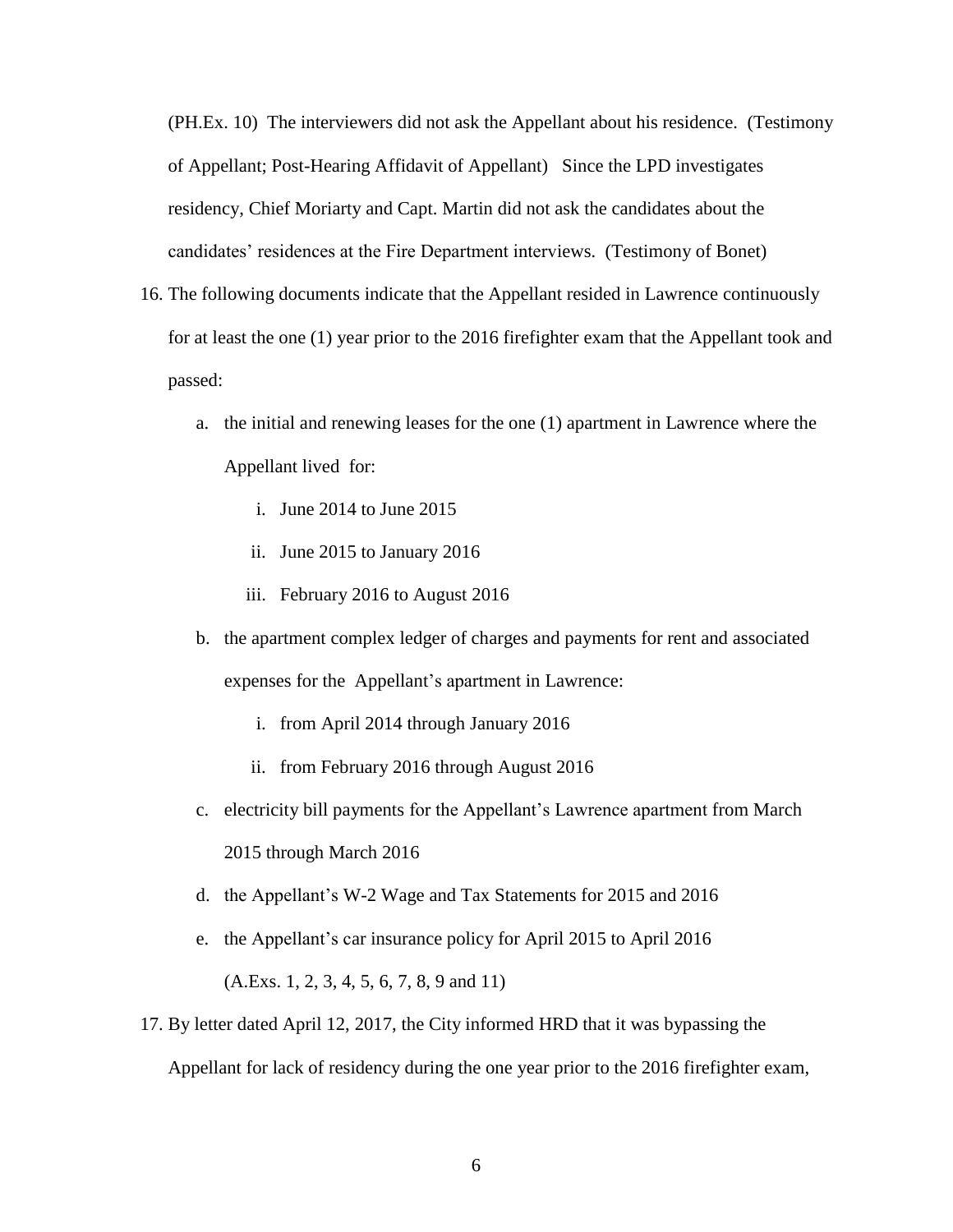stating that the Appellant had provided "conflicting information" in that regard. (R.Ex. 9)

By email dated September 7, 2017, HRD informed the Appellant HRD that it accepted

the reason provided by the City for the Appellant's "non-selection" and attached the

City's April 12 letter to HRD in this regard. (Administrative Notice)

18. The Appellant timely filed this appeal. (Administrative Notice)

### *Applicable Law*

G.L. c. 31, the civil service statute, is based on basic merit principles. That phrase is

defined in section 1 of the G.L. c. 31, in part as,

(a) recruiting, selecting and advancing of employees on the basis of their relative ability, knowledge and skills including open consideration of qualified applicants for initial appointment; … ; (e) assuring fair treatment of all applicants and employees in all aspects of personnel administration without regard to political affiliation, race, color, age, national origin, sex, marital status, handicap, or religion and with proper regard for privacy, basic rights outlined in this chapter and constitutional rights as citizens …. Id.

The role of the Civil Service Commission is to determine "whether the Appointing Authority has sustained its burden of proving that there was reasonable justification for the action taken by the appointing authority." City of Cambridge *v.* Civil Service Commission, 43 Mass.App.Ct. 300, 304 (1997). Reasonable justification means the Appointing Authority's actions were based on adequate reasons supported by credible evidence, when weighed by an unprejudiced mind, guided by common sense and by correct rules of law. Selectmen of Wakefield *v.* Judge of First Dist. Ct. of E. Middlesex, 262 Mass. 477, 482 (1928). Commissioners of Civil Service *v.* Municipal Ct. of the City of Boston, 359 Mass. 214 (1971). G.L. c. 31, s. 2(b) requires that bypass cases be determined by a preponderance of the evidence. A "preponderance of the evidence test requires the Commission to determine whether, on the basis of the evidence before it, the Appointing Authority has established that the reasons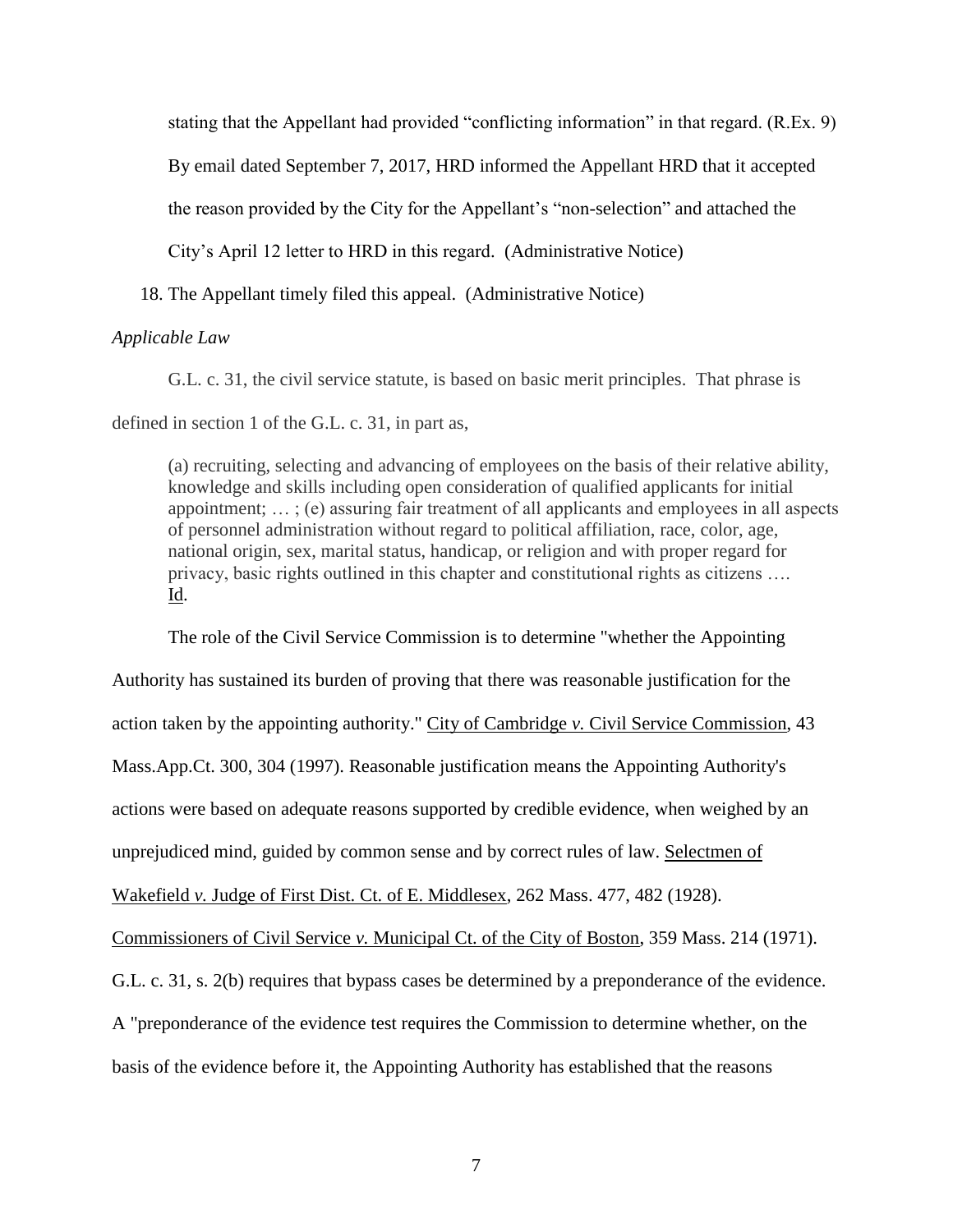assigned for the bypass of an Appellant were more probably than not sound and sufficient." Mayor of Revere *v.* Civil Service Commission, 31 Mass.App.Ct. 315 (1991).

 Appointing Authorities are rightfully granted wide discretion when choosing individuals from a certified list of eligible candidates on a civil service list. The issue for the commission is "not whether it would have acted as the appointing authority had acted, but whether, on the facts found by the commission, there was reasonable justification for the action taken by the appointing authority in the circumstances found by the commission to have existed when the Appointing Authority made its decision." Watertown v. Arria, 16 Mass.App.Ct. 331, 334 (1983). *See* Commissioners of Civil Serv. v. Municipal Ct. of Boston, 369 Mass. 84, 86 (1975) and Leominster v. Stratton, 58 Mass.App.Ct. 726, 727-728 (2003).

# *Analysis*

The City has failed to establish by a preponderance of the evidence that the Appellant was not a resident of Lawrence for one year prior to taking the April 2016 firefighter civil service exam. The City Personnel Department assigns to the LPD the task of verifying a candidate's residency for the one year prior to the pertinent civil service exam under G.L. c. 31, s. 58. In this case, that one year period was April 2015 to April 2016. The LPD researched the Appellant's residency, checking certain online sources, and reported that the sources checked indicated that he resided in Methuen for at least part of the pertinent time period. For example, the information appeared to indicate that he was registered to vote, he registered a car and he lived in multiple places all in Methuen. When the Appellant was interviewed by the LFD, no one asked him about his residency. On the Appellant's application, the only address provided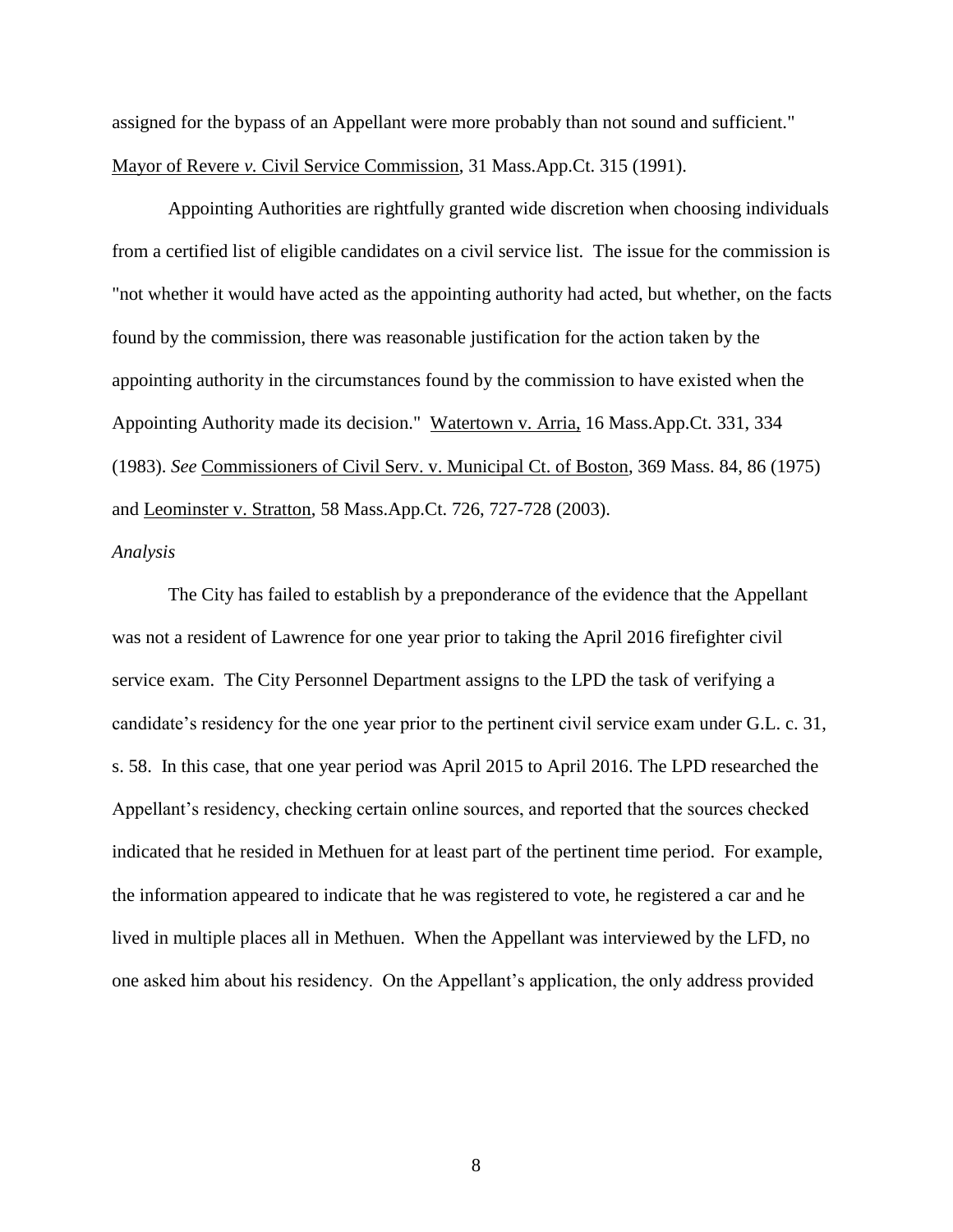was the Appellant's then address in Methuen.<sup>6</sup> However, the bypass letter asserts that the Appellant provided "conflicting information" about his address in the one year prior to the civil service exam.

At the Commission hearing, the Appellant had his first opportunity to provide information about his residence the year before the exam. It includes ten (10) documents indicating that he did indeed live in Lawrence for the pertinent time. The documents include the multiple leases in the Appellant's name at the Lawrence address, W-2s for both 2015 and 2016, a car insurance policy for that time period, rent and related payments for that time period, and electricity charges for that time period. In addition, some of the information obtained by the LPD was erroneous stating, for example, that he bought a car while he was overseas at the time on active military duty in 2013 but he did not buy the car until 2016 and the erroneous information stated that the Appellant lived at two (2) addresses in Methuen where the Appellant had not lived (one address in 2011; another address in 2015). Thus, the City failed to establish by a preponderance of the evidence that the Appellant did not reside in Lawrence between April 2015 and April 2016. Moreover, it was not the Appellant who provided "conflicting information" since he was not afforded the opportunity to provide added or clarifying residence information and the only address he provided on his application that is in the record here provides his then-current address in Methuen.

### *Conclusion*

 $\overline{a}$ 

For the reasons established herein, the Appellant's appeal under Docket No. G1-17-191, is hereby *allowed*. Therefore, pursuant to the powers of relief inherent in Chapter 534 of the

 $6$  The LFD application in the record is only four (4) pages long and there is only one place to indicate a residence and that is on the first page, where the candidate is asked to fill in his name and, presumably, current address. (R.Ex. 3)